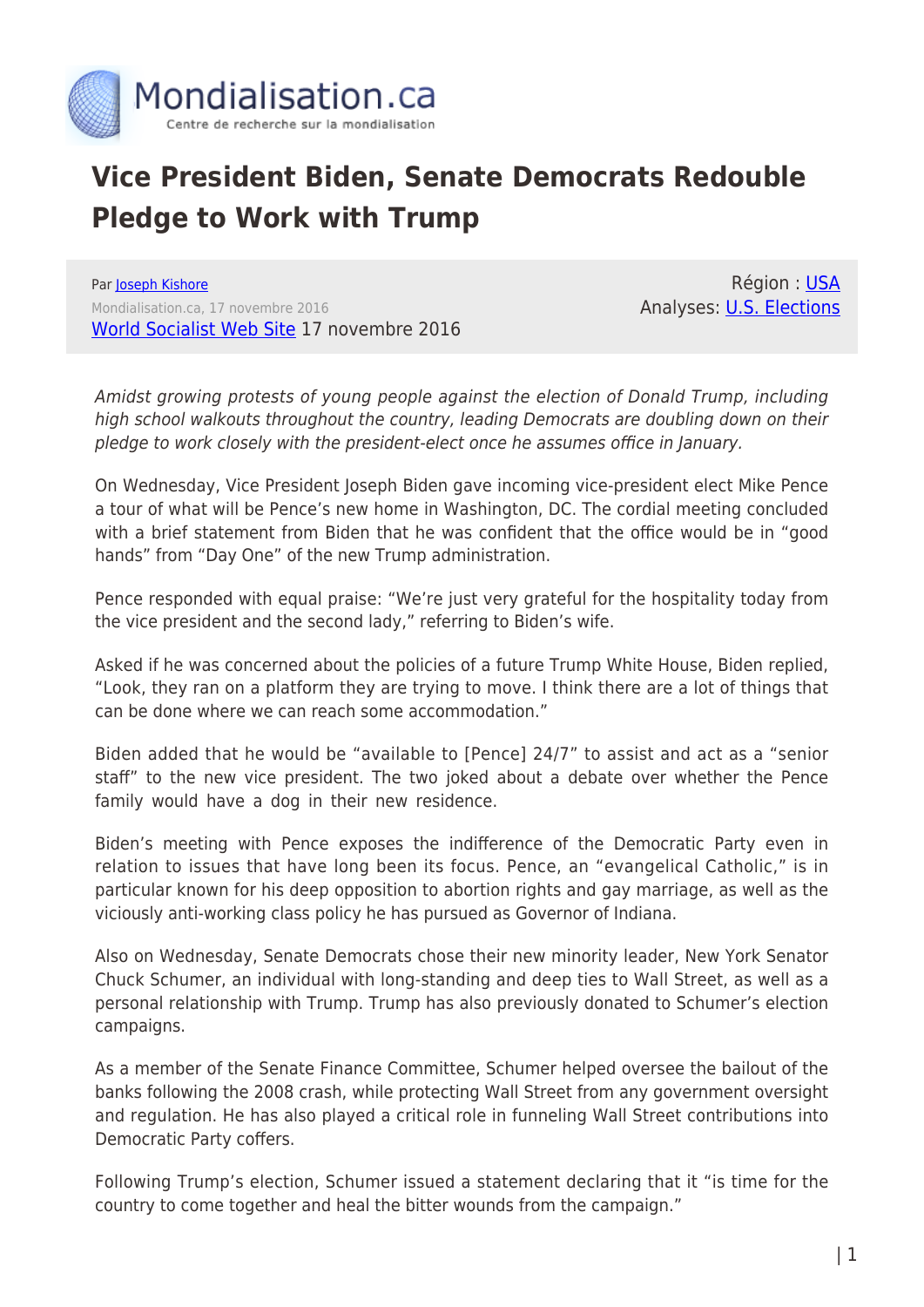Schumer told reporters at a press conference on Wednesday, "When we can agree on issues, then we're going to work with him." He added that Democrats would wage a "strong, tough fight" on areas of disagreement.

Schumer also announced that the Senate Democrats were expanding their leadership council to include 10 members. The most significant addition was that of Vermont Senator Bernie Sanders, who returned to his status as a nominal independent following his defeat in the Democratic Party presidential primaries earlier this year.

The elevation of Sanders to a leading role is aimed at giving the Democratic Party a "left" cover even as it shifts further to the right in the aftermath of the elections. Sanders will have the role of "Chairman of Outreach" in the Democratic Senate Caucus. There are also discussions over the possibility that Democrats will appoint a Sanders supporter, Representative Keith Ellison, as chairman of the Democratic National Committee.

Remarking on the appointment of Schumer, the New York Times published an article Wednesday under the headline, "Senate Democrats' Surprising Strategy: Trying to Align with Trump." Noting that "Democrats are looking for ways to work with Mr. Trump," the Times sought to present this strategy as a "populist" alliance between Democrats and Trump against Republicans in Congress.

In fact, the areas of possible agreement between the Democrats and Trump underscore the right-wing character of the burgeoning political alliance.

Among the principle policies discussed is a combined measure that would slash corporate taxes to fund infrastructure proposals.

Last year, Schumer supported a bipartisan proposal in Congress that would have allowed foreign companies to bring back profits oversees, to be taxed at a far lower level than the nominal 35 percent corporate tax rate. The proposal also would guarantee that any future profits made by US companies abroad would not be taxed at all if brought back into the US, with corporations only paying local taxes where the profits were made.

As one report describing the proposal explained, "Multinational corporations would end up paying little to no US taxes on future foreign profits."

The proposal backed by Schumer would use the one-time levy on profits that have already been accrued to fund limited highway infrastructure spending.

Commenting on the possibility of collaborating on an infrastructure bill, Senator Amy Klobuchar explained to the Huffington Post, "It stands out because Senator Schumer has always been interested in tying it with international tax reform."

Another possible area of agreement cited by Democrats is measures to restrict foreign trade and implement a more nationalist economic policy, particularly in relation to China. Schumer has long backed legislation to brand China a "currency manipulator," criticizing the Obama administration for failing to act aggressively enough.

The statements from leading Democrats follow Obama's press conference on Monday, when the outgoing president praised his "cordial" relationship with Trump and insisted that Americans must "reconcile themselves" to a Trump presidency. Obama also declined to comment on the appointment of Stephen Bannon, the racist and white supremacist head of